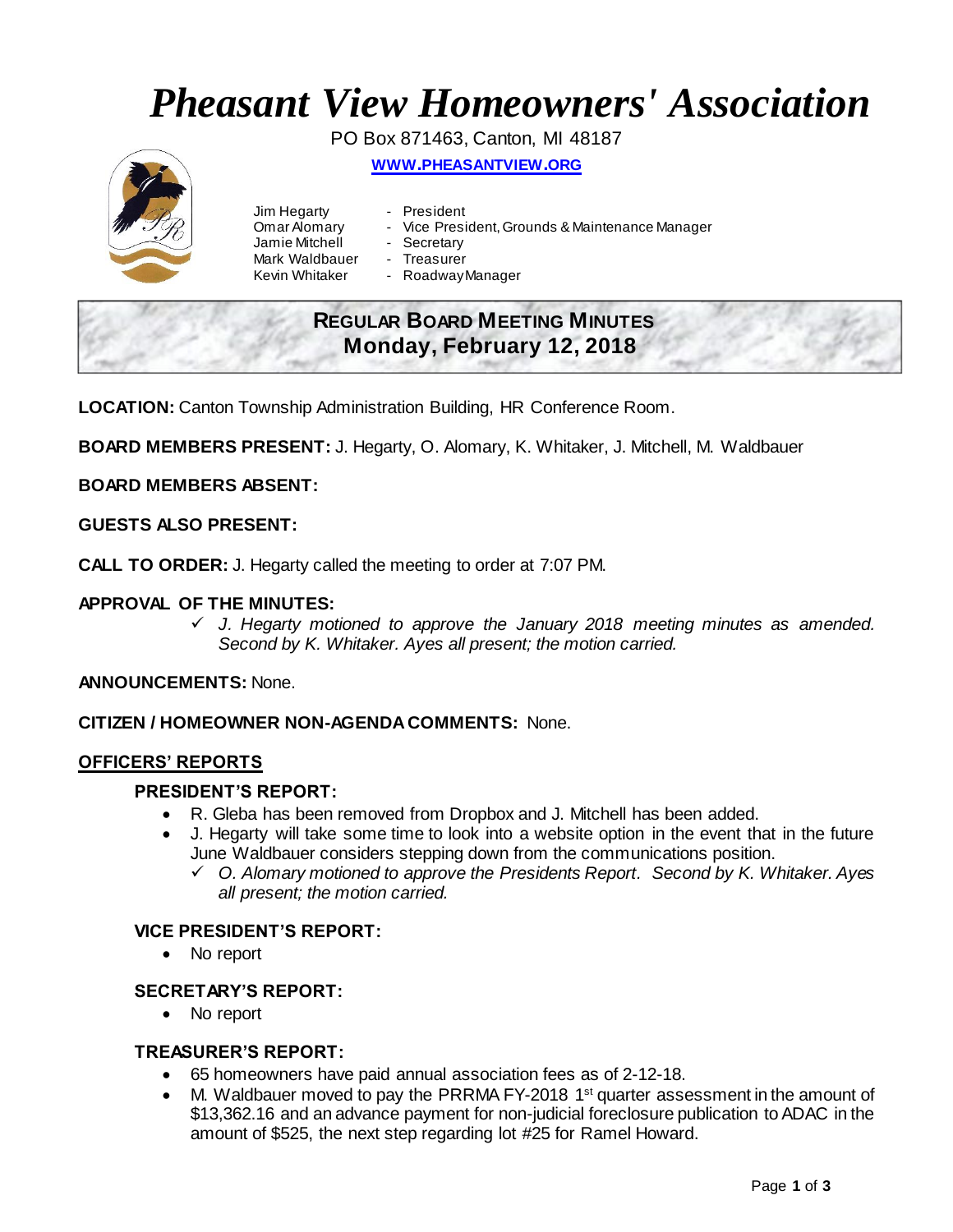- *J. Hegarty motion to approve ADAC Howard foreclosure advancement of \$525.00 and the PRRMA invoice at \$13,362.16. Second by K. Whitaker. Ayes all present; the motion carried.*
- *J, Hegarty motioned to approve treasurer's report. Second by O. Alomary. Ayes all present; the motion carried.*

# **DIRECTOR and COMMITTEE REPORTS**

## **ROADWAY MANAGER'S REPORT**:

- A PASER Assessment was completed in the fall of 2017 by PRRMA, some roadwork may be done in Fairway Pines. Entry way into the LINKS is in disrepair and may be receiving some work. Pheasant View had roadwork done in 2017 and will not receive any further repairs this year.
- Trees along Summit Parkway and Glengarry are dying an arborist may be coming in during the spring months to look, and Davey Tree Company will be doing some fertilization.
- K. Whitaker has requested a quote for grass cutting for the spring/summer/early fall months from Oakley and will request from a few others for the board to evaluate.
- ILS has been in contact with K. Whitaker. We have pre-paid for 15 salting's, we have received 18 salting's to date (2-12-18). For the remainder of this season's contract, ILS would begin charging \$400 to salt all intersections, or \$237 if they just salt the entryways. These are unbudgeted expenses.
	- *M. Waldbauer motioned for ILS to stop all salting effective immediately due to the unanticipated additional cost,and revisit this conversation as needed for the remainder of our contract. Second by J. Hegarty. Ayes all present; the motion carried.*

## **ARCHITECTURAL REVIEW COMMITTEE (ARC):**

 1648 Crowndale – (Lot 1) was APPROVED by the PVHA Architectural Review Committee on Jan. 30, 2018.

#### **SUBDIVISION COMMUNICATION COORDINATOR'S REPORT:**

• No Report.

#### **ACTION ITEM REVIEW:**

#### **OLD BUSINESS:**

- Mailbox Initiative:
	- $\circ$  We are waiting on word from the USPS on the issue one resident is continuing to have – we will not engage further until we hear from USPS.
	- $\circ$  There was one mailbox post that we have been told is pealing, K. Whitaker will look at it and contact Jay from Mailboxes by Bob if needed to have that fixed.
	- $\circ$  K. Whitaker will draft an email and send it to the 6 people who have voted no to try one last time to convert them to yes votes.

#### **NEW BUSINESS:**

Lot 50 sold, the annual assessment for 2018 was paid at the closing.

**NEXT MEETING DATE:** Monday, March 12, 2018 Canton Township Administration Building, HR Conference Room – 7:00 PM.

#### **ADJOURNMENT:** MOTION:

 *J. Hegarty motioned to adjourn. Second by M. Waldbauer. Ayes all present; the motion carried, meeting adjourned at 8:14 PM.*